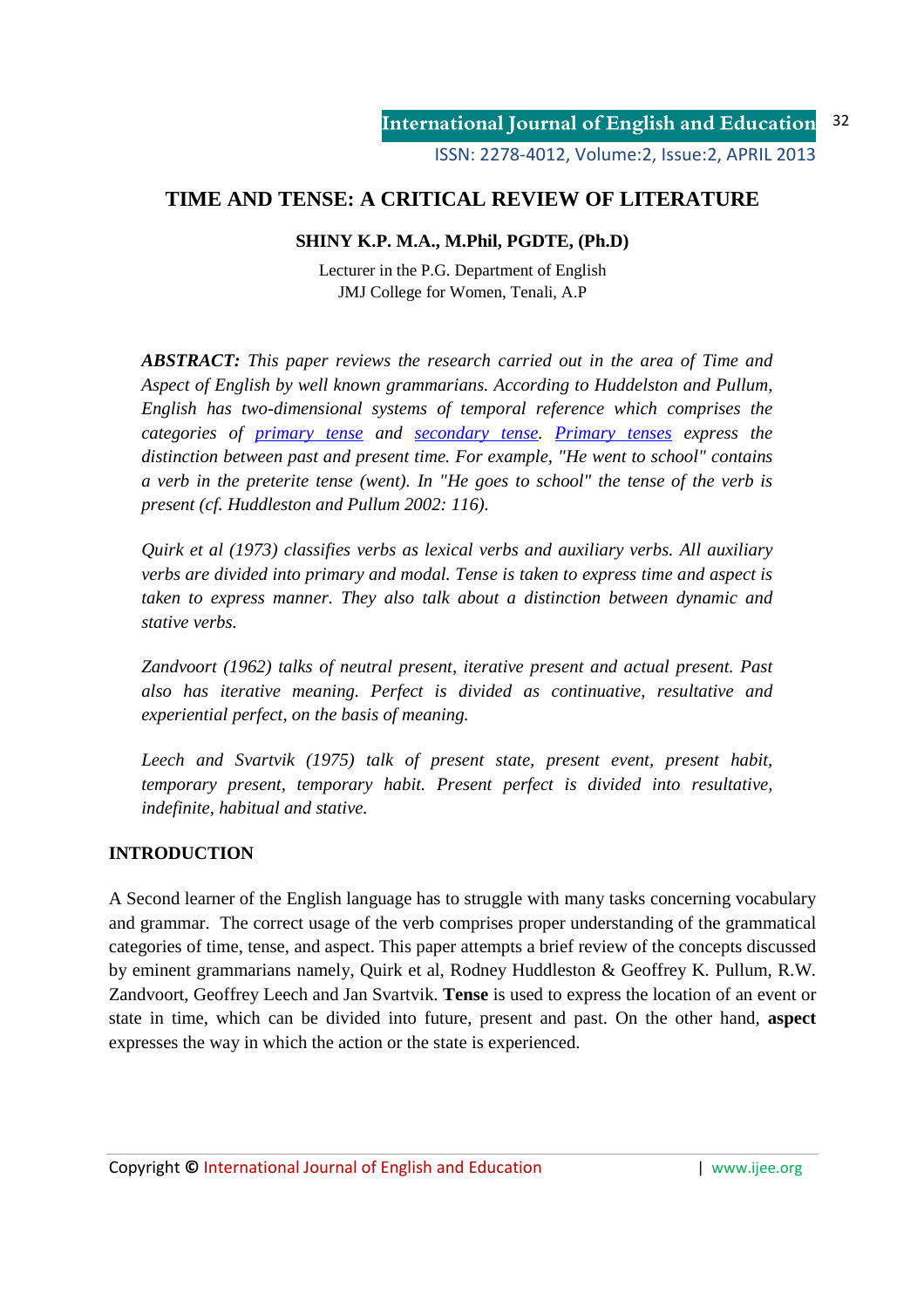# **Quirk et al (1973)**

Quirk et al classifies verbs as lexical verbs and auxiliary verbs. Auxiliary verbs are again divided into primary and modal. Lexical verbs are the main verbs and the Auxiliary verbs are the helping verbs. And tense expresses the universal time through verbal form that is past, present and future. Aspect concerns the manner in which the verbal action is experienced and also shows whether the action is completed or not completed. Example:

- a. Robin wrote the letter yesterday.
- b. While Robin was writing the letter, the postman came.

In (a) the lexical verb **wrote** shows Robin's writing the letter was completed in the past, whereas in (b) he thinks that the situation had started and was in the middle when the postman's arrival took place. They explain this concept showing the variations of tense and aspect markers such as -ed, -es, will/shall which are used to indicate past, present and future tense and the progressive marker -ing and the perfective marker -en to indicate aspect. The progressive marker remains stable, irrespective of the forms of lexical verbs to which it is always affixed. It is -ing added to the base of both regular and irregular lexical verbs except modals (shall, will, etc) which are not inflected.

The perfective marker is generally realized as -ed, and there are several other variations. The future tense is not marked inflectionally like the past and the present third person and singular number. Instead, it is formed by means of a periphrasis, namely shall/will followed by the base form of verb. The future markers *shall* and *will* are called modals, as they in addition to indicating future tense, also serve to express modalities like intention, permission, promise and so on.

Quirk et al also speak about the uses of dynamic and stative verbs, since some verbs are sometimes stative and sometimes dynamic in regard to whether they refer to stative or dynamic situations. Stative verbs are not usually used in the progressive tenses such as *be, seem,* and *like* etc. Example:

Sheela likes her parents. Here we cannot get a progressive form because we are referring to a state of mind, not a process.

Dynamic verbs are used in the progressive tense such as eat, grow and so on. Example:

She is eating a banana.

However, there are situations where *be* is used as non-stative verb. Example: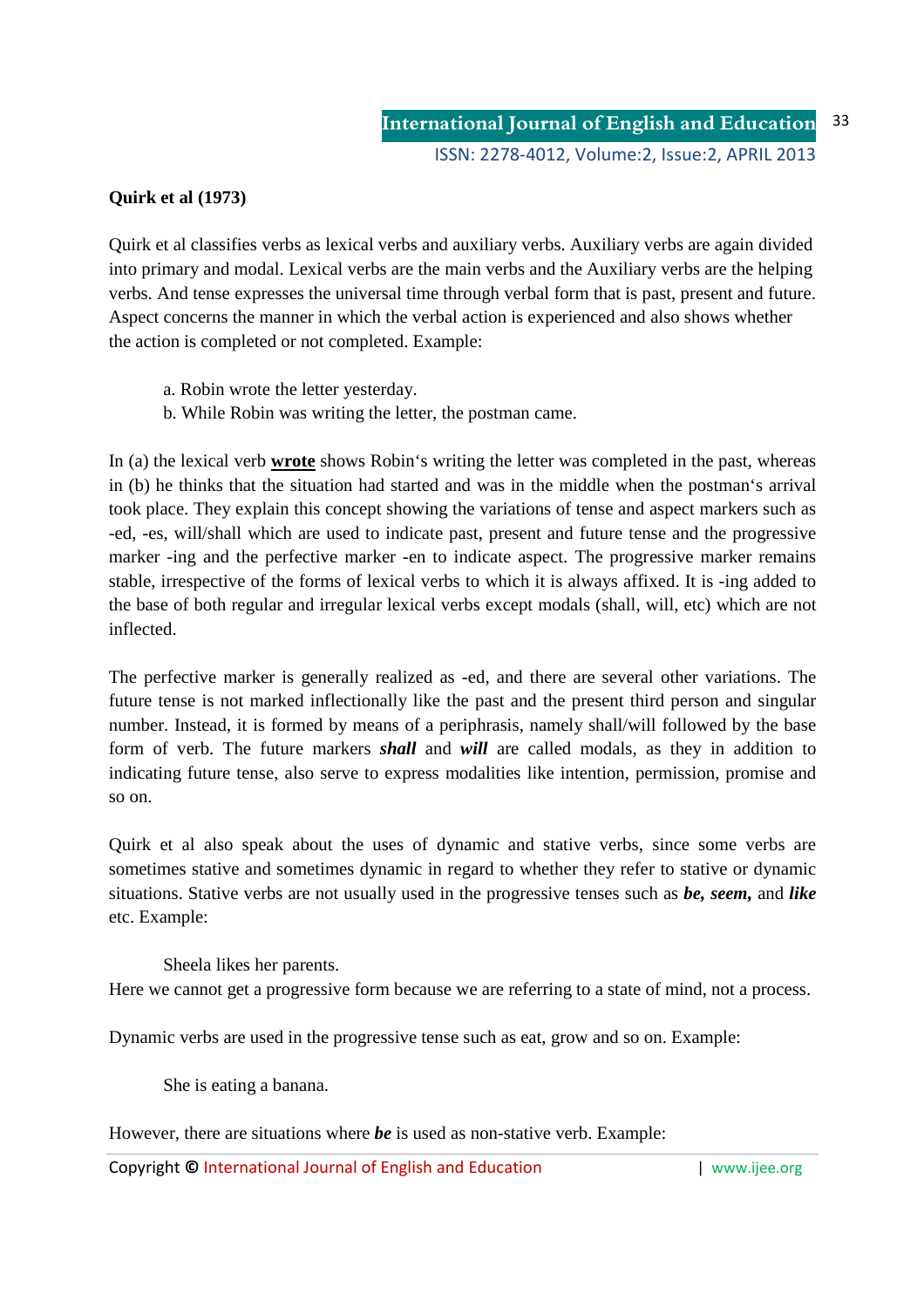# Sheela is being a good girl today. (*is behaving well*)

The above analysis shows the use of verb forms to indicate tense: past, present, future and the progressive marker -ing and the perfective marker -en to indicate aspects in English.

The past participle form of verbs is used to express perfective aspect and also in passive constructions. For example:

She has written a book. This novel has been written by her. It is also used sometime in an adjectival construction: Mashed potato is easier to eat.

# **Rodney Huddleston & Geoffrey K.Pullum (2002)**

Huddleston and Pullum emphasize on the verbal systems of tense, aspect and mood, which are marked inflectionally, or analytically by auxiliaries. Tense is used to locate the situation or period of time. The two terms in the tense system are present tense and perfect tense. Example:

a) She *went* to school Preterit vs. present b) She *goes* to school a) He may *have known* herPerfect vs. non-perfect b) He may *know* her

The verb forms in the sentences refer to past and present time. The present perfect involves two tenses: past and non-past. Example:

I have read only two of the books.

Both *have* and *read* are verbs by themselves and they carry respective tense selections *have* is **non-past** and *read* is **past**.

Here Huddleston and Pullum are of the view that all occurrences of the auxiliary *have* are underlying past tenses. They argue that the terms past, present and future refer to certain parts of time itself. They are relational notions. For example: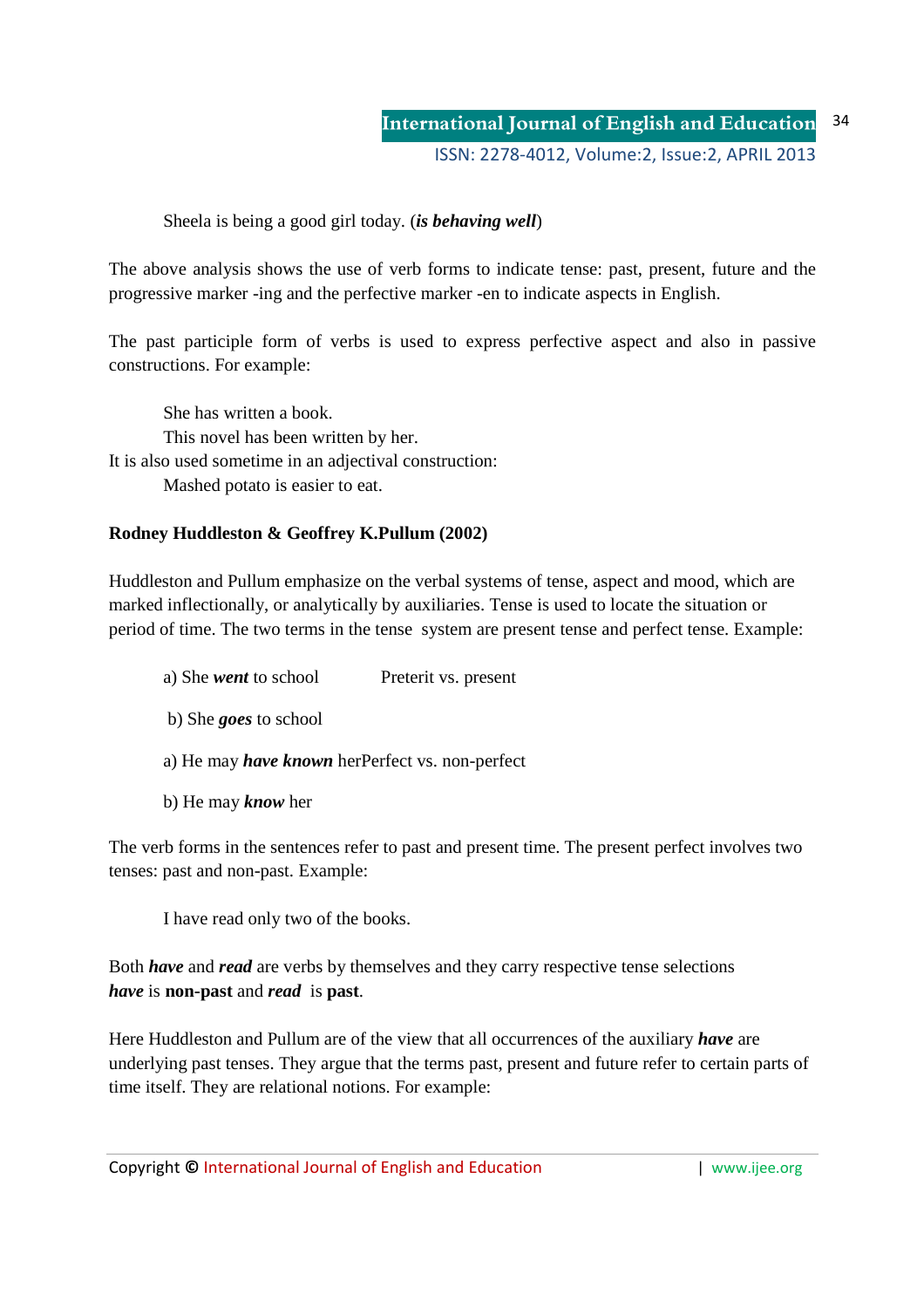#### **International Journal of English and Education** 35

ISSN: 2278-4012, Volume:2, Issue:2, APRIL 2013

a) He *died* of lung cancer.(past time)

- b) I *promise* to let you have it back tomorrow. (Present time)
- c) If you *see* her tomorrow give her my best regards. (future time)

In (a) the time of dying is past and it is understood as a time earlier than now, than the time when I utter the sentence. There are two terms in the relation as the *time referred to*, symbolized 'tr', and the time of orientation, symbolized 'to'.

In (a) 'tr 'is the time of dying, 'to' is the time of utterance, and the relation is *earlier than* or *anterior to* . In (b), 'tr' is the time of promising, 'to 'again the time of utterance and the relation is *simultaneous with*. In (c),' tr' is the time of your seeing her, 'to' the time of utterance and the relation is *later than* or *posterior to*.

The above statement can be symbolized as follows:

| Past time    | Tr anterior to To-Tr $\langle$ To |
|--------------|-----------------------------------|
| Present time | Tr simultaneous with $To-Tr = To$ |
| Future time  | Tr posterior to $To-Tr > To$      |

Present Tense is used to indicate occurrence and state. Example:

a) I promise to let you have it back tomorrow.(Occurrence)

b. I live in Berlin. (State)

In (a) the time of promising coincides with the time of speaking. In (b), the situation is referring to the present time. The time does not show when it began or how long it will continue.

#### **Perfect Tense**

Perfect Tense **expresses a present state resulting from past action**. Example:

He is believed to have written it last week.

The following are the manifestation of perfect tense:

#### **(a) Present Perfect**

The basic meaning of the present perfect is described as referring to past with present relevance of a previous situation. The following are the four major uses of the present perfect.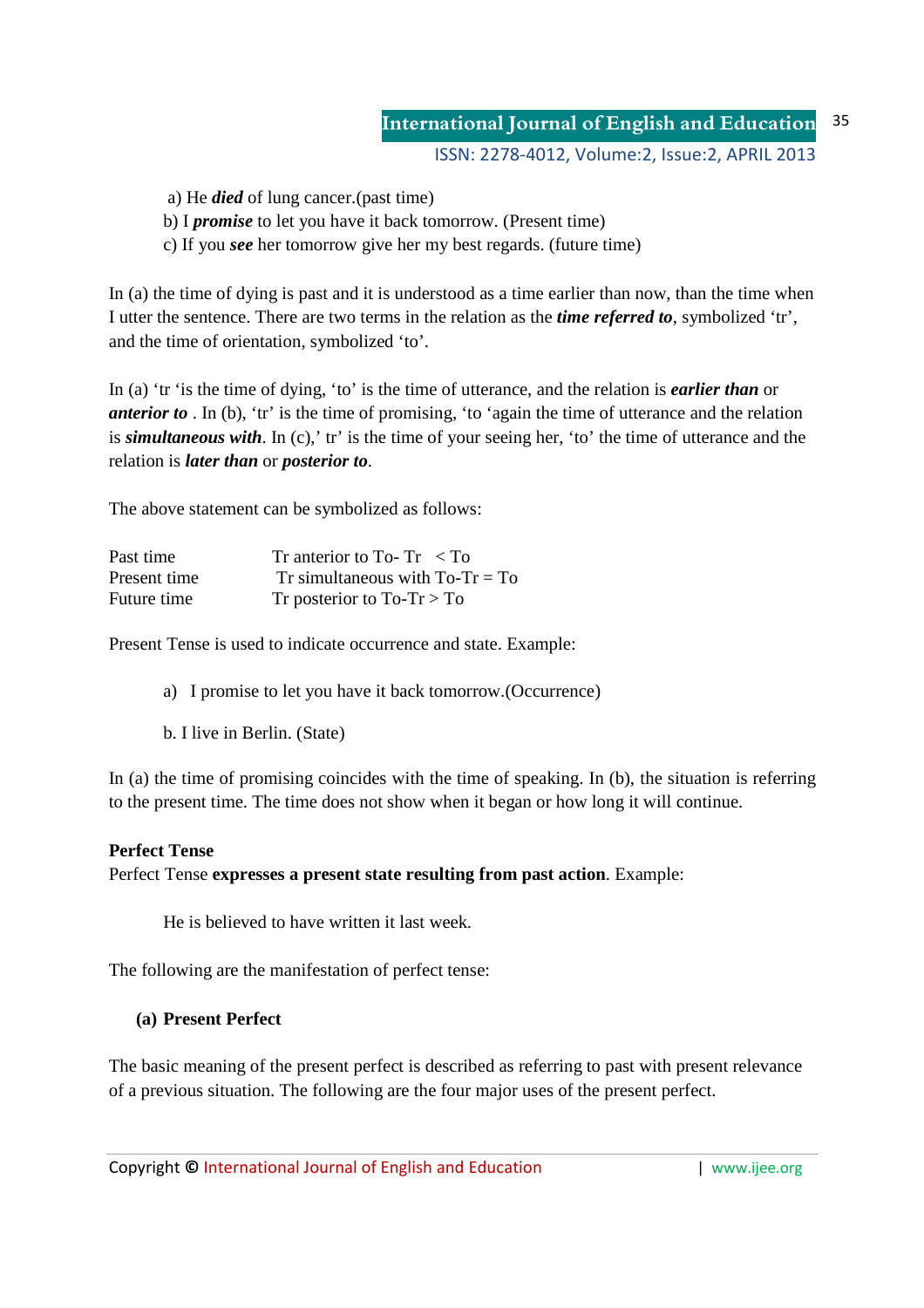**International Journal of English and Education** ISSN: 2278-4012, Volume:2, Issue:2, APRIL 2013 36

i) the continuative perfect

- ii) the experiential perfect
- iii) the resultative perfect
- iv) the perfect of recent past

# **(i.) Continuative Perfect**

It is used to indicate a situation that begins in the past, continues up to the present and may extent into the future. Example:

She has lived in Berlin ever since she married.

# **(ii) The experiential perfect:**

The present perfect may refer to some event that has taken place at least once in a period leading up to the present. For Example;

We have now walked ten miles.

# **(iii) The Resultative Perfect**

The present Perfect in English refers to a past event, the result of which still exists at the present time. Example:

She *has broken* her leg.

# **(v) The perfect of recent past**

The present perfect indicates a situation completed in the recent past. Example: Harsha has just gone out.

# **(b) Past perfect**

It refers to a time further in the past, seen from the view point of a definite point of time already in the past. For Example:

Harsha had lived in London for ten years. (When I met him).

In the indirect speech, if the reporting verb is in the past, the verb of the reported speech which in the simple present is changed into the simple past. It is called back-shift. Example:

He said, "I like it." = He said that he liked it.

# **(c) Progressive Aspect**

Progressive aspect is marked with the periphrastic form: be -ing. Example;

Harsha is singing now.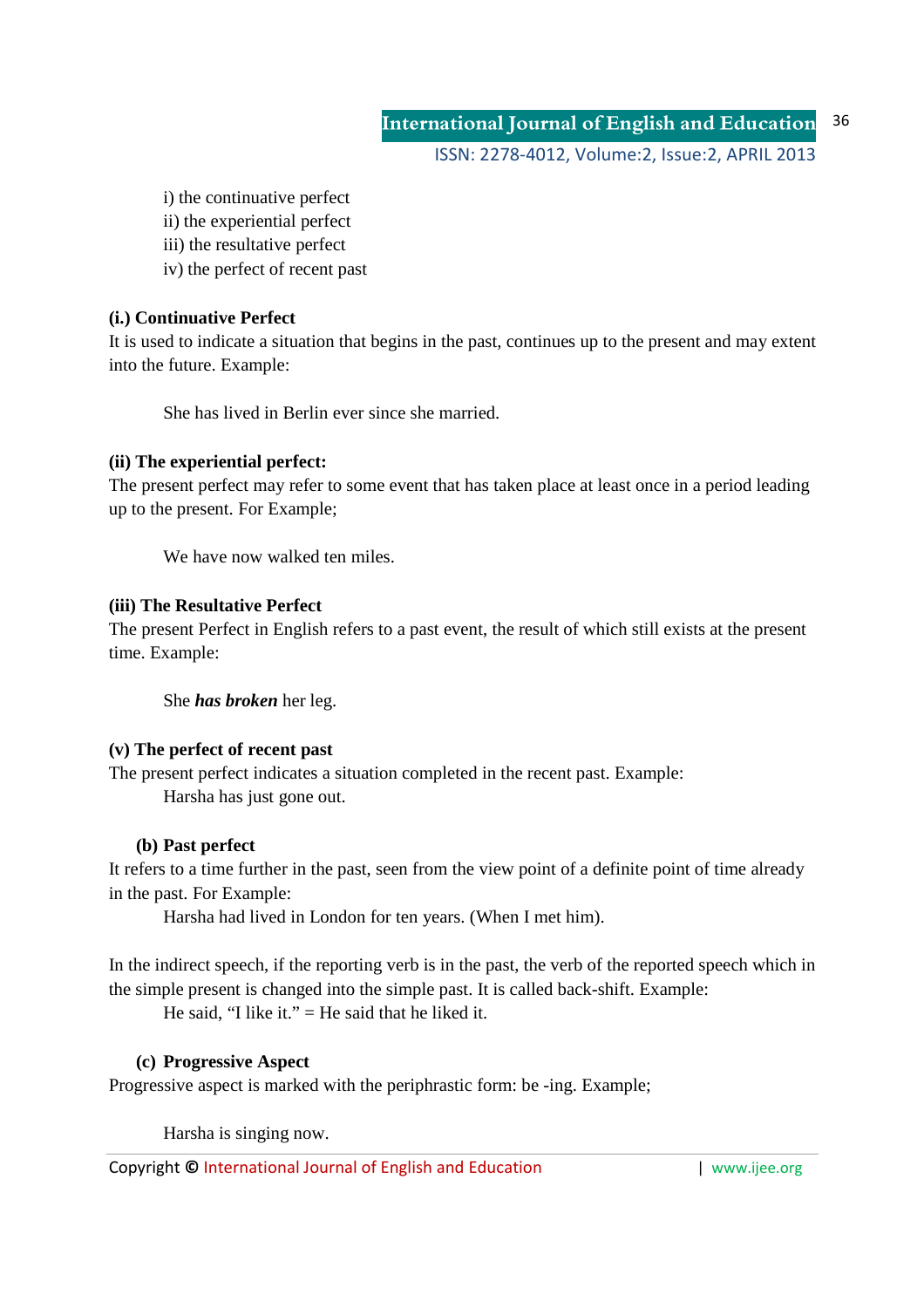This sentence describes a situation in progress.

## **R.W. Zandvoort (1957)**

Zandvoort speaks about **'tense'** as that which denotes two verbal forms (past and present) and an equal number of verbal groups (perfect and future) whose main function is to denote the '**time'** at which an action takes place. Example:

Harsha is playing (Present) Harsha played (Past) Harsha will play (Future)

### **Simple Present**

The simple present in English mainly is used in three ways (Zandvoort: 1962: 59)

(i) Neutral Present (ii) Iterative Present (iii) Actual Present

**(a) Neutral Present:** The neutral refers to the state which extends into past and future without any limitations of time. Hence Leech (1971:1) and Qurik et al. (1972: 85) term it "the unrestrictive use of the simple present". It includes **eterna**l truths. Scientific statements and other similar states. Example:

The Ganga flows from the Himalayas. Water boils at 100oc. We live in Sweden.

However, the unspecified duration of the situation can be specified by adding adverbials of time to this. Example:

At present we live in Australia.

**(b) Iterative present**: The habitual or iterative present refers to a situation that can be successfully repeated at intervals within a period of time. For example:

I get up at six every day. This paper appears twice a week.

#### **(c) Actual present**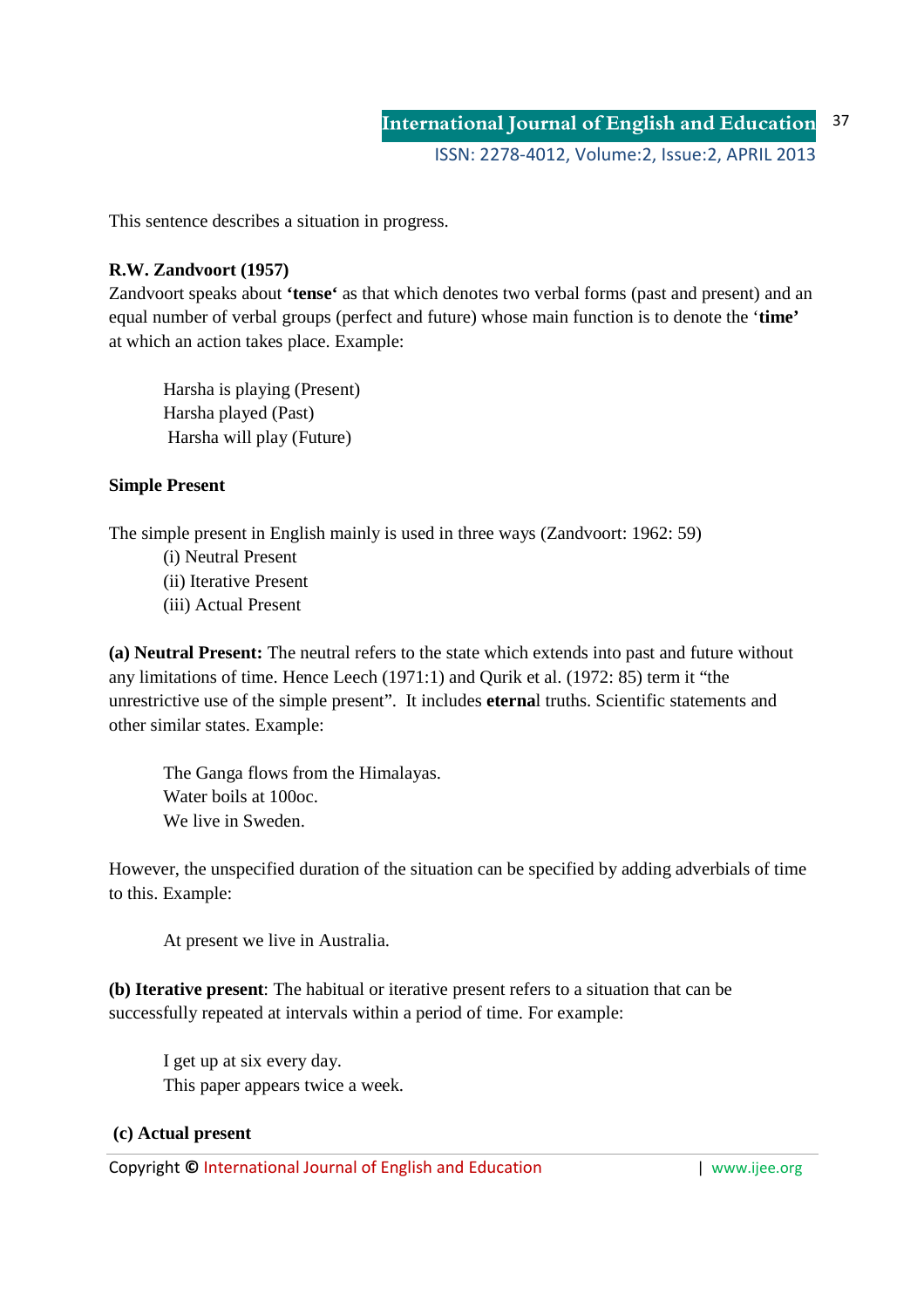#### **International Journal of English and Education** ISSN: 2278-4012, Volume:2, Issue:2, APRIL 2013 38

Actual present is to indicate a state or action in the present. Example:

The manager wants to speak to you.

The simple present also is used to indicate the future or the past. Example:

I start work tomorrow. Robin tells me that you have been abroad (….has told…)

As indicated earlier, the simple present is used to describe past events. Example:

He just *walks* into the room and sits down in front of the fire without saying any word to anyone.(Historic present)

This type of narration is used to create rhetorical effects.

#### **Simple Past**

The simple past is used to indicate the past events. Example: I met her yesterday.

In this regard, the present perfect also refers to the past events without a definite reference to the past. Example:

I have just met her.

In both sentences, the meeting took place in the past, but in the former one the time is specified i.e. *yesterday*.

The simple past may be used with habitual or iterative meaning. Example: I *saw* her every day.

However, there is a separate habitual aspect in English (though only in the past tenses) with the construction *used to + inf.* Example:

I used to see her every day.

#### **Perfect tense**

It is used to indicate an action that falls within the time -sphere of the present. Example:

I have already eaten. The present perfect has the following uses such as: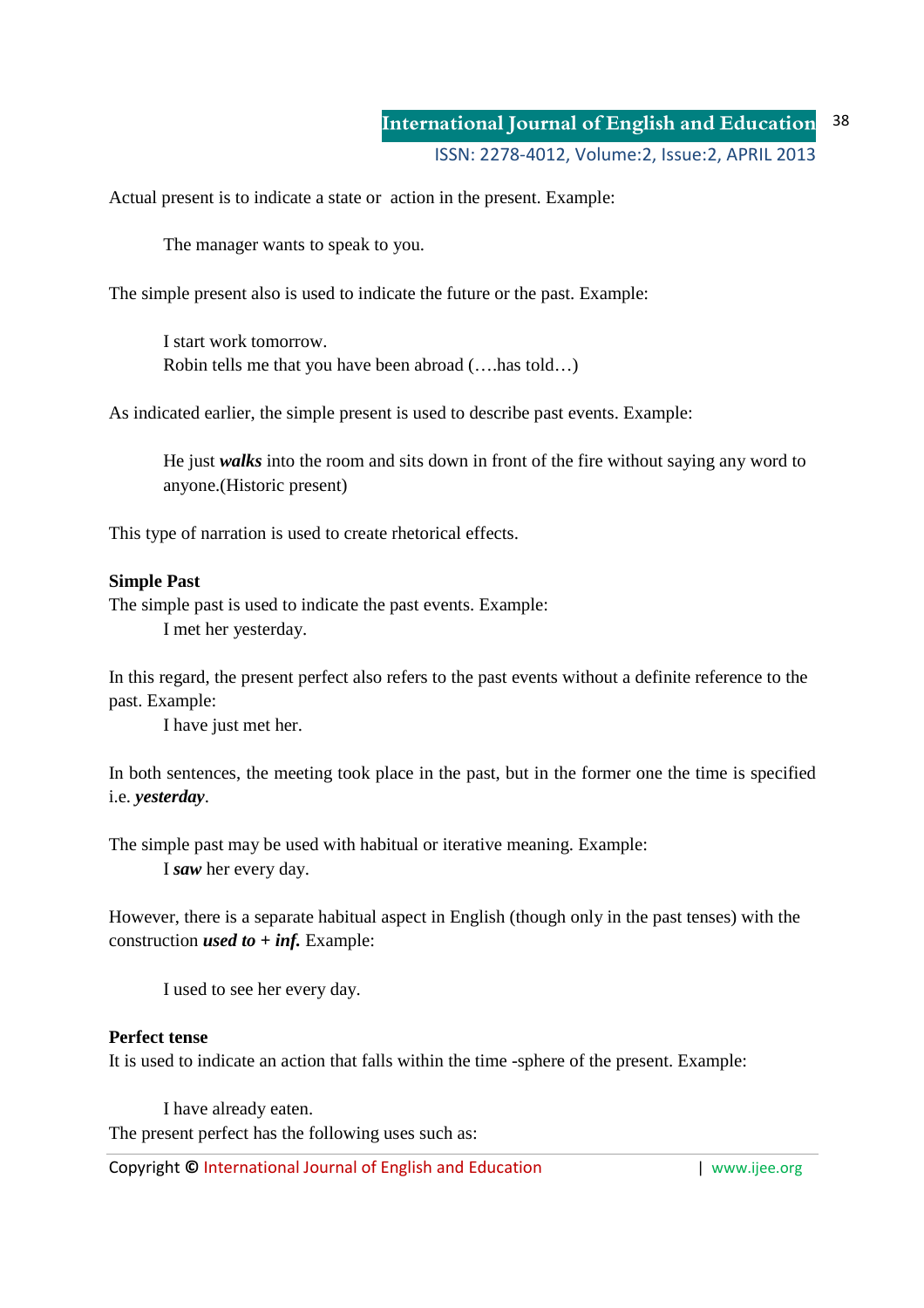### **a) Continuative perfect**

Perfect is used to indicate a situation that begins in the past, continues up to the present and may extend into the future. Example:

We've lived here for ten years.

### **(a) Resultative perfect**

It refers to past events, the result of which still exists at the present time. Example: I have bought a new T.V.

In this sentence, buying a T.V took place in the past, but its effect still exists. The resultative perfect does not need any adverbial of time.

### **(b) Experiential perfect**

It refers to some event that has taken place at least once in a period leading up to the present. Example:

Mr. Varma has been to Japan.

# **Geoffrey Leech and Jan Svartvik (1975)**

Geoffrey Leech and Jan Svartvik talk about time, tense and aspect. Verbs may refer to an event or to a state.

# **(a) Event verb**

An event verb shows a definite beginning and end. Example:

He became unconscious.

#### **(b) State verb**

A state verb does not have well-defined beginning and end. Example: He remained unconscious.

#### **Present time**

The following are the main ways of referring to something which occurs at the present time.

- (a) **Present state (the simple present tense**). Example: She is hungry.
- (c) **Present event** (the simple present tense). Example: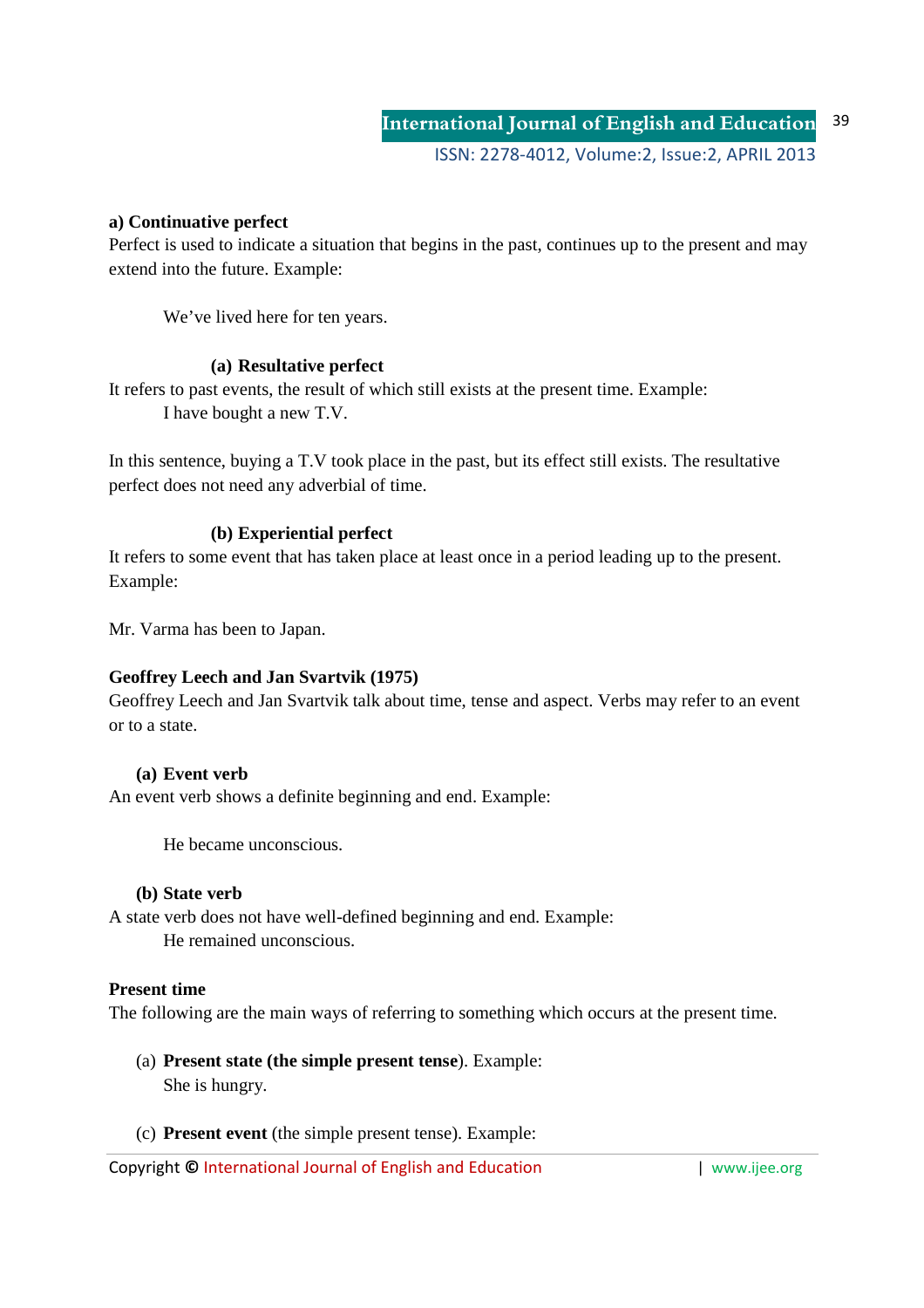He declares the meeting closed.

In this sentence, an event has begun and ended at the moment of speech.

(d) **Present Habit** (the simple present tense). Example: I walk every day in the morning.

It shows an event that is repeated every day.

# **(d). Temporary present** (the present progressive). Example: My brother is living in a rented house.(temporarily)

**(e)Temporary Habit** (the present progressive). Example: She is walking to work while her kinetic is being repaired.

It shows a temporary habit *walking*…………….

### **Past time**

It refers to past actions. Example:

I read your book yesterday. Her father suffered from T.B. all his life. (i.e. he is now dead)

# **Present perfect**

Present perfect has the following uses.

### **a) Resultative Perfect**

It refers to a past event with results in the present time. Example:

His leg has been broken. (i.e. it is still not healed)

#### **b) Indefinite Event**

It is used to indicate an indefinite situation. Example:

Have you ever been to France?

# **c) Habitual Perfect**

It refers to a habit in a period leading up to the present time. Example:

She has played at a Wimbledon since she was eighteen.